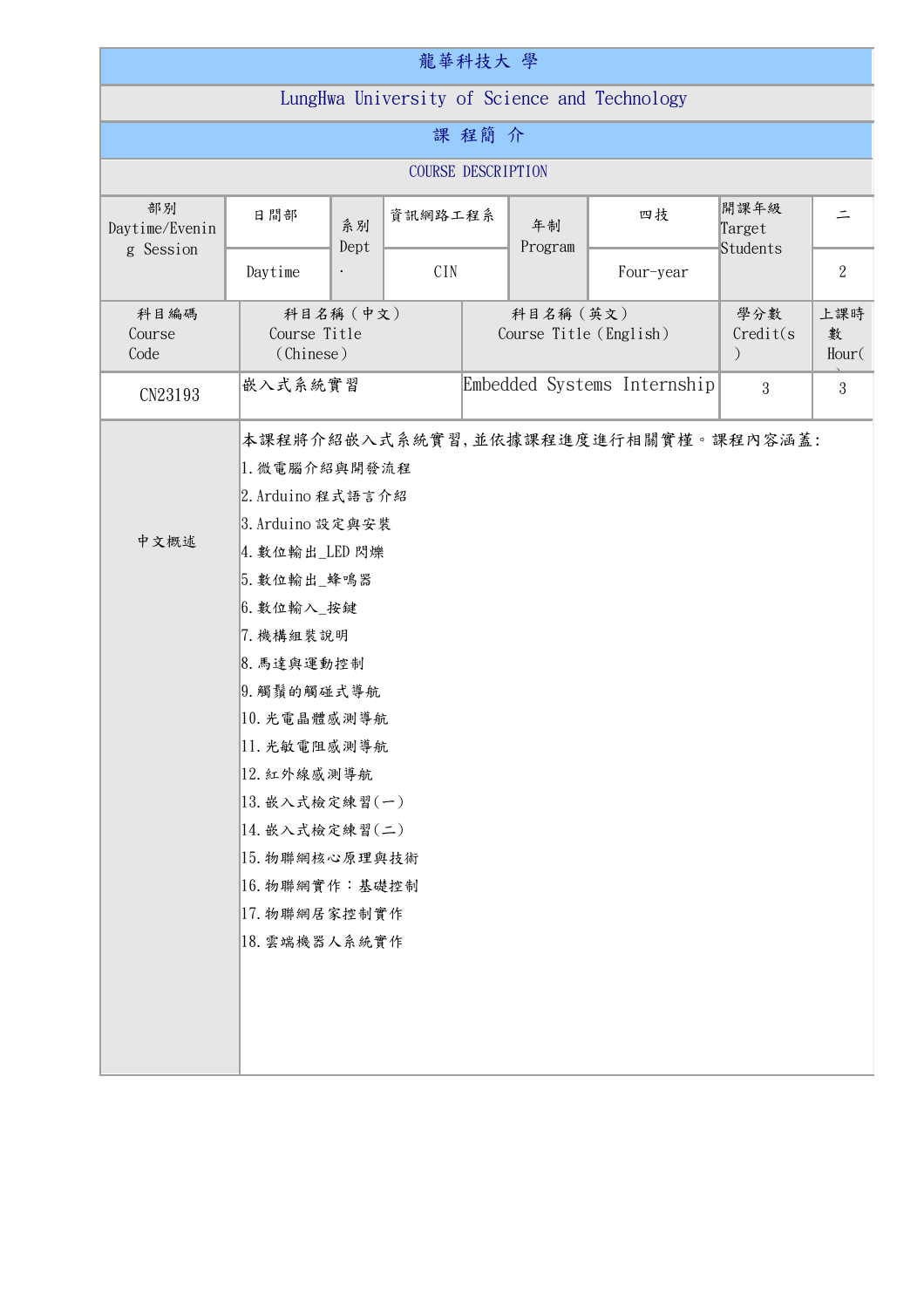| English<br>Descripti<br>on | This course will introduce embedded system internships and conduct<br>relevant exercises based on the progress of the course. The course<br>covers:<br>1. Microcomputer introduction and development process<br>2. Introduction to Arduino programming language<br>3. Arduino setup and installation<br>4. Digital output _LED flashes<br>5. Digital output $\angle$ buzzer<br>$6.$ Digital input button<br>7. Agency assembly instructions<br>8. Motor and motion control<br>9. Touch navigation<br>10. Photoelectric crystal sensing navigation<br>11. Photosensitive resistance sensing navigation |  |  |  |  |  |
|----------------------------|-------------------------------------------------------------------------------------------------------------------------------------------------------------------------------------------------------------------------------------------------------------------------------------------------------------------------------------------------------------------------------------------------------------------------------------------------------------------------------------------------------------------------------------------------------------------------------------------------------|--|--|--|--|--|
|                            | 12. Infrared sensing navigation<br>13. Embedded verification exercises (1)<br>14. Embedded verification exercise (2)<br>15.<br>The core principles and technologies of the Internet of Things<br>16.<br>Internet of Things Implementation: Basic Control<br>17.<br>Internet of Things Home Control Implementation<br>18. Cloud robot system implementation                                                                                                                                                                                                                                            |  |  |  |  |  |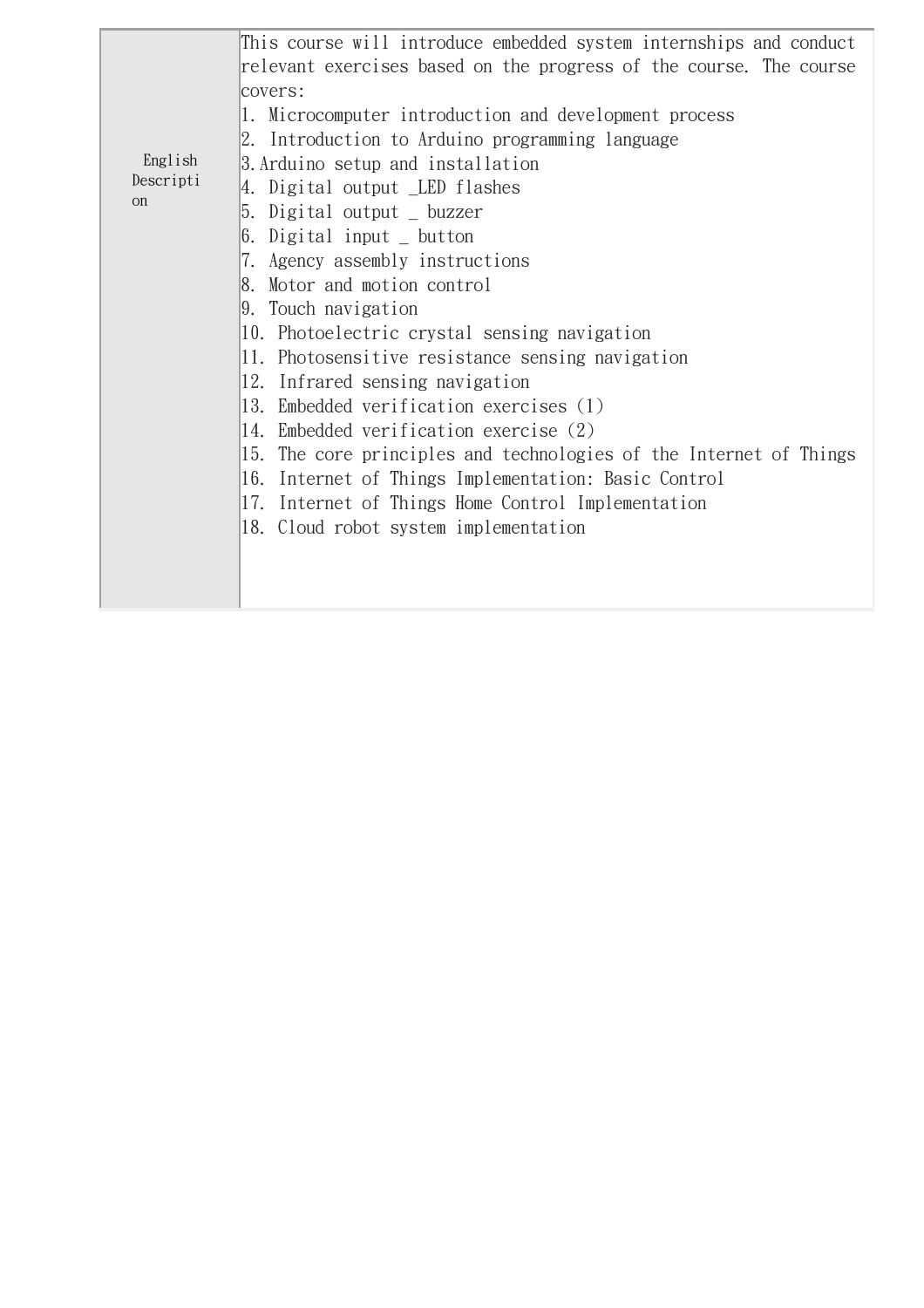## 課程綱要表

| 系科名稱:資訊網路工程系                                             |                             |                |    |  |  |  |  |  |  |
|----------------------------------------------------------|-----------------------------|----------------|----|--|--|--|--|--|--|
| 科目名稱:嵌入式系統實習                                             |                             |                |    |  |  |  |  |  |  |
| 英文科目名稱:Embedded Systems Internship                       |                             |                |    |  |  |  |  |  |  |
| 第2學年、第1、2學期、3學分<br>學年、學期、學分數:                            |                             |                |    |  |  |  |  |  |  |
| 先修科目或先備能力:                                               |                             |                |    |  |  |  |  |  |  |
| 教學目標: 1. 使學生了解數值方法之基本知識(知識)(30.2%)                       |                             |                |    |  |  |  |  |  |  |
| 2. 能具備數值方法分析及設計應用能力(技能)(64.7%)                           |                             |                |    |  |  |  |  |  |  |
|                                                          | 3. 能具備資訊從業人員之專業態度(態度)(5.1%) |                |    |  |  |  |  |  |  |
| 4. 能瞭解數值方法應用之發展情形(其他)                                    |                             |                |    |  |  |  |  |  |  |
| 教授物件導向程式語言<br>教材大網:                                      |                             |                |    |  |  |  |  |  |  |
|                                                          |                             | 教學參            |    |  |  |  |  |  |  |
| 單元主題                                                     | 內容網要                        | 考節數            | 備註 |  |  |  |  |  |  |
| 1.微電腦介紹與開發流                                              | 了解微電腦                       | 3              |    |  |  |  |  |  |  |
| 程                                                        |                             |                |    |  |  |  |  |  |  |
| 2.Arduino 程式語言介紹                                         | 了解 Arduino 程式語言             | 3              |    |  |  |  |  |  |  |
| 3.Arduino 設定與安裝                                          | 了解 Arduino 設定與安裝            | 3              |    |  |  |  |  |  |  |
| 4.數位輸出_LED 閃爍                                            | 熟悉電子電路的使用                   | 3              |    |  |  |  |  |  |  |
| 5.數位輸出_蜂鳴器                                               | 熟悉電子電路的使用                   | 3              |    |  |  |  |  |  |  |
| 6.數位輸入_按鍵                                                | 熟悉電子電路的使用                   | 3              |    |  |  |  |  |  |  |
| 7.機構組裝說明                                                 | 熟悉電子電路的使用                   | 3              |    |  |  |  |  |  |  |
| 8.馬達與運動控制                                                | 熟悉電子電路的使用                   | 3              |    |  |  |  |  |  |  |
| 9.觸鬚的觸碰式導航                                               | 熟悉感知層技術                     | 3              |    |  |  |  |  |  |  |
| 10.光電晶體感測導航                                              | 熟悉感知層技術                     | 3              |    |  |  |  |  |  |  |
| 11.光敏電阻感測導航                                              | 熟悉感知層技術                     | $\overline{3}$ |    |  |  |  |  |  |  |
| 12.紅外線感測導航                                               | 熟悉感知層技術                     | 3              |    |  |  |  |  |  |  |
| 13.嵌入式檢定練習(一)                                            | 熟悉 MCU 與物聯網結合               | 3              |    |  |  |  |  |  |  |
| 14.嵌入式檢定練習(二)                                            | 熟悉 MCU 與物聯網結合               | $\mathfrak{Z}$ |    |  |  |  |  |  |  |
| 15.物聯網核心原理與技                                             | 熟悉網路層技術                     | 3              |    |  |  |  |  |  |  |
| 術                                                        |                             |                |    |  |  |  |  |  |  |
| 16.物聯網實作:基礎控<br>制                                        | 熟悉網路層技術                     | 3              |    |  |  |  |  |  |  |
| 17.物聯網居家控制實作                                             | 熟悉應用層技術                     | 3              |    |  |  |  |  |  |  |
| 18.雲端機器人系統實作                                             | 熟悉應用層技術                     | 3              |    |  |  |  |  |  |  |
| ※教學目標(歸納為四項):分別為知識(Knowledge)、技能(Skills)、態度(Attitudes)、其 |                             |                |    |  |  |  |  |  |  |
| 他各一項                                                     |                             |                |    |  |  |  |  |  |  |
| ※單元主題:為各項知能之彙整                                           |                             |                |    |  |  |  |  |  |  |
| ※內容網要:為各項知能即一般知識、職業知識、態度;專業技術安全知識;專業基礎知                  |                             |                |    |  |  |  |  |  |  |
| 識, 加上補充之知能 ( 表 A8 上未列, 但為達知識或技能的完整性, 課程中需教               |                             |                |    |  |  |  |  |  |  |
| 授之技能及相關知識),撰寫方式係以不含動詞的知能內容方式呈現                           |                             |                |    |  |  |  |  |  |  |

※三者之關係:教學目標>單元主題>內容網要